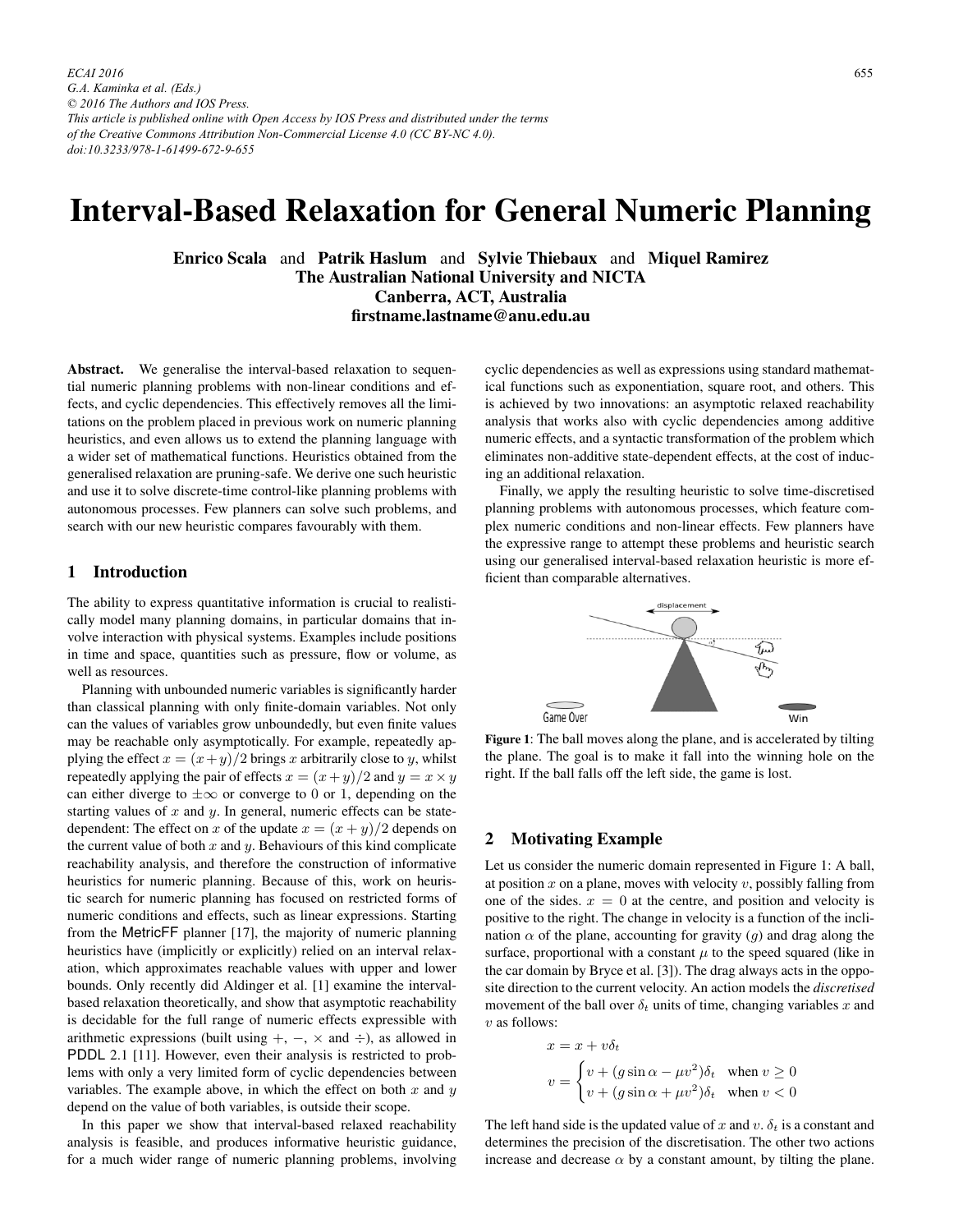The goal is to bring the ball into the hole on the right; this is achieved when  $x$  exceeds a given threshold.

This domain has both cyclic dependencies (i.e., a self-cycle in the second numeric effect) and non-linear effects (e.g., the velocity squared). Earlier work on defining heuristics for numeric planning has focused on linear effect expressions [17, 5, 13] or on *acyclic* planning tasks [1]. By removing these two assumptions, we address this class of numeric planning problems. Our key concern is the relaxation that underlies heuristics.

## 3 Notation and Background Material

We focus on sequential numeric planning with ground actions, corresponding to PDDL 2.1 level 2 [11] but extended with additional interpreted mathematical functions.

A state of the system is a partial assignment over propositions  $P$ and real-valued numeric variables  $\mathcal{X}$ ;  $\mathcal{V} = \mathcal{P} \cup \mathcal{X}$ . A propositional condition is a positive literal, while a numeric condition is a tuple  $\langle \xi, \triangleright, 0 \rangle$  where  $\triangleright \in \{ \gt, \gt, \, = \}$  and  $\xi$  is a numeric expression recursively defined as follows: (I) a rational constant is an expression; (II) a variable  $x \in X$  is an expression; (III) if  $\xi'$  is an expression,<br>then so are  $\xi \oplus \xi'$  where  $\oplus \in \{+\}$   $-$ ,  $-$ )  $\xi^n$  where  $n \in \mathbb{N}$ then so are  $\xi \oplus \xi'$  where  $\oplus \in \{+, -, \cdot, \div\}$ ,  $\xi^n$ , where  $n \in \mathbb{N}$ ,<br>  $h^{\xi}$  and log  $(\xi)$  where  $h \in \mathbb{R}$  and  $h > 0$  and  $\sqrt{\xi}$  Other functions  $b^{\xi}$  and  $\log_b(\xi)$ , where  $b \in \mathbb{R}$  and  $b > 0$ , and  $\sqrt{\xi}$ . Other functions (e.g., trigonometric functions, nth root, etc) can also be supported, as long as they are functions in the mathematical sense, and computable; for the interval-based relaxation, functions must also have an interval extension (cf. next section). We write val $(x, s)$  and val $(\xi, s)$ for the value of variable x and expression  $\xi$  in state s, respectively. The value of a variable not assigned in s is *undefined*. Undefinedness propagates through expressions, in the sense that the value of a function is undefined whenever any of its arguments is. Some functions have restricted domains, and their result is undefined when any of their arguments is outside its domain; for example,  $\sqrt{x}$  is undefined whenever  $x < 0$ . A condition  $\langle \xi, \xi \rangle$ , 0) is unsatisfied whenever the value of  $\xi$  is undefined [11]. With slight abuse of notation, we write  $x \in \xi$  to mean that variable x appears in expression  $\xi$ .

Let  $C$  be a set of propositional and numeric conditions. We write  $s \models C$  when state s satisfies all conditions in C.

Definition 1 (Numeric Action). *A numeric action* a *is a pair* pre(a), eff(a) *where* pre(a) *is a set of propositional and numeric conditions and* eff(a) *is a set of effects. A classical effect is of the form*  $p = \top$  *or*  $p = \bot$  *(p ∈ P). A numeric effect is*  $x \circ = \xi$ *, where*  $\circ \neg \in \mathcal{S} - \bot - \bot - \bot$  and  $\xi$  is an expression over variables in  $\mathcal{X}$  $\infty = \{ =, + =, - = \}$  and  $\xi$  *is an expression over variables in X.* eff(a) *cannot contain multiple effects on the same variable.*

We use subscripts to distinguish propositional and numeric parts (e.g.,  $\text{eff}_{\text{num}}(a)$  is the set of numeric effects of a). For an effect e, lhs(e) denotes the affected variable,  $op(e)$  the effect operator (=,  $+=$  or  $-=$ ) and rhs(e) denotes the right-hand side expression.

Definition 2 (Numeric Planning Problem). *A numeric planning problem is a tuple*  $\Pi = \langle s_0, \mathcal{A}, \mathcal{G}, \mathcal{V} \rangle$  *where*  $\mathcal{V} = \mathcal{P} \cup \mathcal{X}$  *is the* set of variables,  $s_0$  is an assignment to variables in  $V$  that is com*plete for variables in* P*, A is a set of numeric actions, and G is a set of propositional and numeric goal conditions.*

An effect is called *state-dependent* if the right-hand side is not a constant. Increase and decrease effects can be reformulated as assignments (e.g.,  $x+=\xi$  as  $x=x+\xi$ ). However, we will see that this distinction is, surprisingly, crucial, because increase and decrease effects are *additive* operations, which assignments are, in general, not. Given an action a, we partition eff<sub>num</sub>(a) into sets *incr(a)*,  $decr(a)$ and *assn*(a) of increase, decrease and assign effects, respectively. We also write  $const\_{assn}(a)$  for the set of state-independent propositional and numeric assignment effects of  $a$  (e.g.,  $x = 5$ ).

Action a is applicable in state s iff  $s \models \text{pre}(a)$ , and its execution results in state  $s' = \text{succ}(s, a)$  such that  $\forall x \in \mathcal{V} : \text{val}(x, s')$  $\mathcal{L}$ 

|  | if $\exists e \in const\_assn(a) : \text{lhs}(e) = x$                                                                                                                                                                                                                                                                                                                                                                                                                               |
|--|-------------------------------------------------------------------------------------------------------------------------------------------------------------------------------------------------------------------------------------------------------------------------------------------------------------------------------------------------------------------------------------------------------------------------------------------------------------------------------------|
|  | $\label{eq:2} \begin{cases} \mathit{rhs}(e) & \text{if } \exists e \in \mathit{const}.\mathit{assn}(a) : \mathit{lhs}(e) \\ \mathit{val}(\mathit{rhs}(e), s) & \text{if } \exists e \in \mathit{assn}(a) : \mathit{lhs}(e) = x \\ \mathit{val}(x, s) + \mathit{val}(\mathit{rhs}(e), s) & \text{if } \exists e \in \mathit{incr}(a) : \mathit{lhs}(e) = x \\ \mathit{val}(x, s) - \mathit{val}(\mathit{rhs}(e), s) & \text{if } \exists e \in \mathit{decr}(a) : \mathit{lhs}(e) =$ |
|  |                                                                                                                                                                                                                                                                                                                                                                                                                                                                                     |
|  |                                                                                                                                                                                                                                                                                                                                                                                                                                                                                     |
|  |                                                                                                                                                                                                                                                                                                                                                                                                                                                                                     |
|  |                                                                                                                                                                                                                                                                                                                                                                                                                                                                                     |

**Definition 3** (Plan). *A plan*  $\pi$  *for*  $\Pi = \langle s_0, A, \mathcal{G}, \mathcal{V} \rangle$  *is a sequence of actions*  $a_0, ..., a_{n-1}$  *from* A *such that each action in*  $\pi$ *is applicable in the state resulting from the application of its predecessors, i.e.,*  $s_0 \models pre(a_0)$ ,  $succ(s_0, a_0) \models pre(a_1)$ , etc, and succ( $s_{n-1}, a_{n-1}$ )  $\models G$ . A plan  $\pi$  *is said to be optimal if, among all valid plans, it has a minimal number of actions.*

### 3.1 The Interval-Based Relaxation

Numeric planning is harder than propositional planning, and undecidable in the general case [15]. To obtain useful heuristics we must look for relaxations of the model that yield a computationally effective representation of the task to solve. Moreover, it is important to look for relaxations generating heuristics that are *adequate* for the task they are relaxing [17]. We consider only relaxations (and heuristics) that are *pruning-safe*. A relaxation is pruning-safe if it has no solution only when the original (non-relaxed) problem is also unsolvable; that is, it overestimates the space of reachable states.

An idea pursued in previous work in both classical and numeric planning is that of abstracting away negative effects of the actions, considering only their positive contribution towards achieving a goal or precondition. In propositional planning this amounts to ignoring the delete effects of actions. In general, it implies a possibilistic relaxed interpretation, in which variables accumulate sets of possible values monotonically [14]. Applying this principle to numeric variables, which have unbounded domains, requires a compact representation of the set of values; this is provided by the interval-based representation [1, 23]. Pioneered by Hoffman  $[17]$ <sup>1</sup>, the interval-based relaxation [1] is the underlying principle used in nearly all heuristics for numeric planning [17, 13, 5, 6]. An exception is the work of Eyerich et al. [9] on the Temporal Fast Downward system, which extends the context-enhanced additive heuristic [16] to temporal and numeric planning. However, this heuristic does not account for indirect effects: action  $a$  indirectly affects variable  $x$  when the effect  $e$ of another action b on x depends on a variable y (in  $rhs(e)$ ) which is changed by a. Ignoring indirect effects in numeric planning makes any reachability analysis not pruning-safe (The context-enhanced additive heuristic is also not pruning-safe, but for a different reason.)

For ease of presentation, we will in the following describe only the relaxation of the numeric part of the problem. The propositional part is handled by standard delete-relaxation. The two parts interact only in the relaxed satisfaction of conjunctive conditions.

 $\frac{1}{1}$  Note that Hoffman does not exploit the interval representation explicitly, but uses a transformation to Linear Normal Form where variables' domains can only increase. This can be interpreted as constructing an enclosure, by lower and upper bounds, of the possible values attainable by a variable.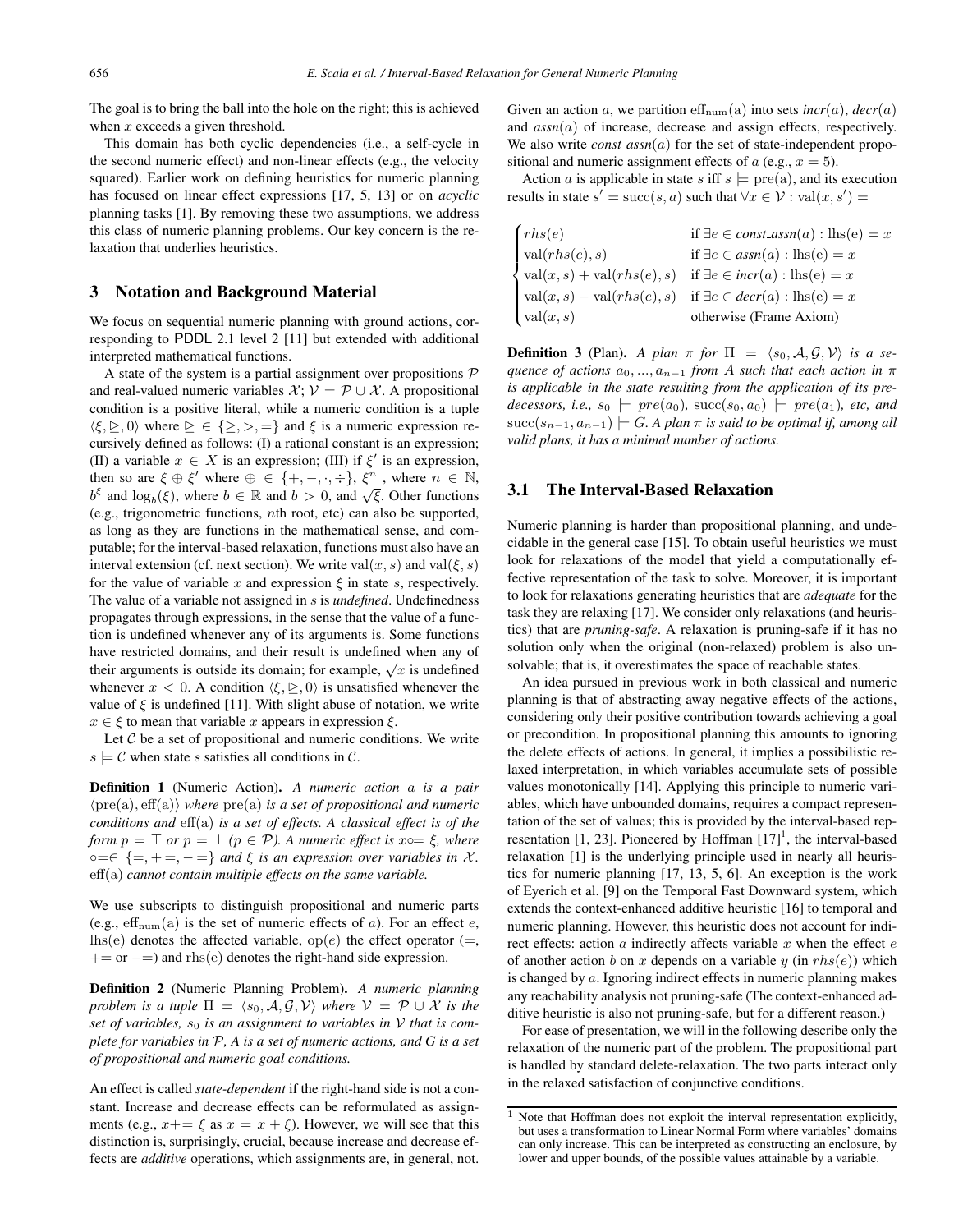#### *3.1.1 Definition of the Interval-Based Relaxation*

In the interval-based relaxation (IBR), a state assigns each (defined) numeric variable to an interval of the real line, representing the set of values that the variable can possibly attain. We will refer to this as a *relaxed state*,  $s^+$ . A closed interval  $x = [x, \overline{x}]$  denotes the lower bound  $\underline{x}$  and upper bound  $\overline{x}$  a variable  $x$  can attain. An open interval  $x = (\underline{x}, \overline{x})$  is analogous but with  $\underline{x}$  and  $\overline{x}$  excluded; i.e.,  $(\underline{x}, \overline{x}) =$  ${z : x < z < \overline{x}, z \in \mathbb{R}}$ . A mixed bounded interval mixes open and closed bounds. Closed interval binary operations between two intervals  $x$  and  $y$  are defined as follows [23]:

- $x + y = [x + y, \overline{x} + \overline{y}];$ <br>•  $x y [x \overline{x}, \overline{x} y].$
- $x y = [\underline{x} \overline{y}, \overline{x} \underline{y}];$ <br>•  $x \times y = [\min(xy, x\overline{y}, \overline{z}])$
- $x \times y = [min(\underline{xy}, \underline{x}\overline{y}, \overline{x}\underline{y}, \overline{xy}), max(\underline{xy}, \underline{x}\overline{y}, \overline{x}\underline{y}, \overline{xy})];$
- $x \div y = [min(\underline{x+y}, \underline{x+y}, \overline{x+y}, \overline{x+y})]$ ,  $max(\underline{x+y}, \underline{x+y}, \overline{x+y})$  $y, \overline{x} \div \overline{y}$ ] (if  $0 \notin y$  otherwise one of the bounds diverges [23]).

Binary operations between open or mixed bounded intervals follows the same rules; if an open and a closed bound contribute to the new interval bound, the result is open.

The interval extensions of other mathematical functions in the planning language (such as  $x^n$ ,  $\sqrt{x}$ ,  $b^x$ ,  $\log_b(x)$ ) can be similarly defined. The requirement is only that the requil of the interval operation fined. The requirement is only that the result of the interval operation contains every value that could result from applying the function to any value(s) in the argument interval(s). To illustrate, we show the interval power, exponentiation and square root. Let  $x$  be an interval  $[x, \overline{x}], n \in \mathbb{N}$  and  $b \in \mathbb{R}, b > 0$ . We have:

$$
x^n = \begin{cases} [\underline{x}^n, \overline{x}^n], & \text{if } \underline{x} > 0 \text{ or } n \text{ is odd} \\ [\overline{x}^n, \underline{x}^n], & \text{if } \overline{x} < 0 \text{ and } n \text{ is even} \\ [0, \max(\underline{x}^n, \overline{x}^n)], & \text{if } 0 \in \underline{x} \text{ and } n \text{ is even} \end{cases}
$$

$$
b^x = [b^{\overline{x}}, b^{\underline{x}}] \qquad \text{for } 0 < b < 1
$$

$$
b^x = [b^{\underline{x}}, b^{\overline{x}}] \qquad \text{for } b \ge 1
$$

$$
\sqrt{x} = \begin{cases} [\sqrt{\underline{x}}, \sqrt{\overline{x}}], & \text{if } \underline{x} \ge 0 \\ [0, \sqrt{\overline{x}}], & \text{if } \overline{x} \ge 0 \\ \text{undefined}, & \text{otherwise} \end{cases}
$$

The square root of a negative value is not a real number. Hence, the interval square root is the result of restricting the argument interval to the range over which the function is defined, and undefined only if there is no such value. All three extend to open or mixed bounded intervals: for integral power, inequalities in the two first cases are non-strict; for the square root, the second case applies when  $\bar{x} > 0$ .

Expressions, conditions and actions in the IBR are syntactically the same as in the original PDDL problem; what changes is their interpretation. In particular, the value of an expression  $\xi$  in a relaxed state  $s^+$ , denoted val<sup>+</sup>( $\xi$ ,  $s^+$ ), is the interval computed using interval operations as defined above. Note that mathematical identities are not necessarily preserved by the relaxed interpretation. For example, if val<sup>+</sup> $(x, s^+)=[-2, 2]$ , then val<sup>+</sup> $(x \times x, s^+)=[-4, 4]$ , while  $val^+(x^2, s^+) = [0, 4]$ . A numeric condition  $\langle \xi, \succeq, 0 \rangle$  is satisfied in a relaxed state  $s^+$  if val<sup>+</sup>( $\xi$ ,  $s^+$ ) is defined and there exists some value  $v \in val^+(\xi, s^+)$  such that  $v \geq 0$ . A set of conditions (that can appear both in the goal or action preconditions) is relaxed satisfied iff each condition in the set is. We write  $s^+ \models C$  when  $s^+$  satisfies C.

An action a is applicable in  $s^+$  if  $s^+$  = pre(a). In the IBR, action effects can only extend the set of possible values of a variable. To define the relaxed successor state, we need the convex union:

**Definition 4.** *The convex union between two closed intervals*  $x, y$  *is*  $x \sqcup y = [\min\{\underline{x}, y\}, \max\{\overline{x}, \overline{y}\}]$ *. The extension to open or mixed* 

*bounded intervals uses open/closed bounds according to those used for* x *and* y*.*

**Definition 5** (Relaxed Action Effects). Let  $s^+$  be a relaxed state *and* a *an* action such that  $s^+$   $\models$  pre(a). The successor state  $s_1^+$  =  $\frac{s_1}{s_1}$  =  $\frac{s_2}{s_1}$  =  $\frac{s_1}{s_2}$   $\frac{s_2}{s_1}$  is such that  $\forall x \in \mathcal{X}$   $\text{val}^+(x, s^+)$  =  $\text{succ}^+(s^+,a)$  *is such that*  $\forall x \in \mathcal{X}, \text{val}^+(x,s_1^+) =$ 

$$
\begin{cases}\n\text{val}^+(x, s^+) \sqcup [\text{rhs}(e), \text{rhs}(e)] & \text{if } x = \text{lhs}(e), e \in \text{const.} \text{assn}(a) \\
\text{val}^+(x, s^+) \sqcup \text{val}^+(rhs(e), s^+) & \text{if } x = \text{lhs}(e), e \in \text{assn}(a) \\
\text{val}^+(x, s^+) \sqcup (\text{val}^+(x, s^+) + \text{val}^+(\text{rhs}(e), s^+)) & \\
\text{if } x = \text{lhs}(e), e \in \text{incr}(a) \\
\text{val}^+(x, s^+) \sqcup (\text{val}^+(x, s^+) - \text{val}^+(\text{rhs}(e), s^+)) & \\
\text{if } x = \text{lhs}(e), e \in \text{decr}(a) \\
\text{val}^+(x, s_1^+) & \text{otherwise}\n\end{cases}
$$

Applying actions' effects in the IBR can only *monotonically increase* the variables' intervals, because the convex union of two intervals contains both. Hence, this relaxation, just like the classical delete relaxation, is also monotonic with respect to condition satisfaction: what is true before an action is applied is also true after its execution. This property ensures that the relaxation over-approximates the set of reachable conditions, and therefore that it is pruning-safe.

Given a numeric planning problem Π, we denote its relaxation by  $\Pi^+$ . The initial state  $s_0^+$  of  $\Pi^+$  assigns to each variable  $x \in V$  the unit interval  $[\text{val}(x, s_0)]$  is  $[\text{rel}(x, s_0)]$  if x is defined in  $s_0$ . unit interval  $[\text{val}(x, s_0), \overline{\text{val}(x, s_0)}]$ , if x is defined in  $s_0$ .

#### *3.1.2 Asymptotic Behavior of Additive Numeric Effects*

In numeric planning, there may be no upper bound on the length of the action sequence needed to reach a state (or condition). Because of this, Aldinger et al. [1] considered *asymptotic reachability* in the interval-based relaxation, i.e., the variable intervals that are reachable in the limit of an infinite repetition of actions' effects. The following proposition is slightly adapted from their work. (We present it for increase effects only; the result for decrease effects is analogous.)

**Proposition 1.** Let  $s^+$  be a relaxed state,  $x \in \mathcal{X}$  a numeric variable,  $a \in \mathcal{A}$  *an action such that*  $s^+ \models \text{pre}(a)$ *, and*  $x^+ = \xi$  *an effect of* a. Let  $s_{\text{lim}}^+$  be the relaxed state reached in the limit by applying a an unbounded number of times in  $s^+$ . Then the unper and lower open *unbounded number of times in* <sup>s</sup><sup>+</sup>*. Then the upper and lower open bounds of*  $x$  *in*  $s_{lim}^+$  *are as follows:* 

- *if*  $\exists y' > 0 \in \text{val}^+( \xi, s^+)$  *then*  $\overline{x} = \infty$  *in*  $s_{\text{lim}}^+$ *; and*<br>• *if*  $\exists y' > 0 \in \text{val}^+( \xi, s^+)$  *then*  $x = -\infty$  *in*  $s^+$
- *if*  $\exists y' < 0 \in val^+(\xi, s^+)$  *then*  $\underline{x} = -\infty$  *in*  $s^+_{lim}$ *.*

In other words, if the right-hand side of an increase effect affecting variable x *can* attain a positive value, no matter how small, then the value of  $x$  can be made arbitrarily large by repeated application of the action. This follows directly from the monotonicity of the intervalbased relaxation, since if the interval of the right-hand side of the effect,  $\xi$ , contains a positive value in  $s^+$  then it contains that value in any successor state. The rate of increase is not constant in general, but always greater or equal to the rate in the first state.

The following notion of dependency between numeric variables was defined by Aldinger et al. We repeat it here because it is necessary for stating precisely how we generalise their work.

Definition 6 (Slightly adapted from Aldinger et al. [1]). *A numeric variable*  $x_1$  *is directly dependent on a numeric variable*  $x_2$  *in task*  $\Pi$  *if there exists an action* a *in* A *with* a numeric effect  $\langle x_1 \circ \in \xi \rangle$  $(\infty \in \{=, +=, -= \})$  *such that*  $x_2 \in \xi$ *.*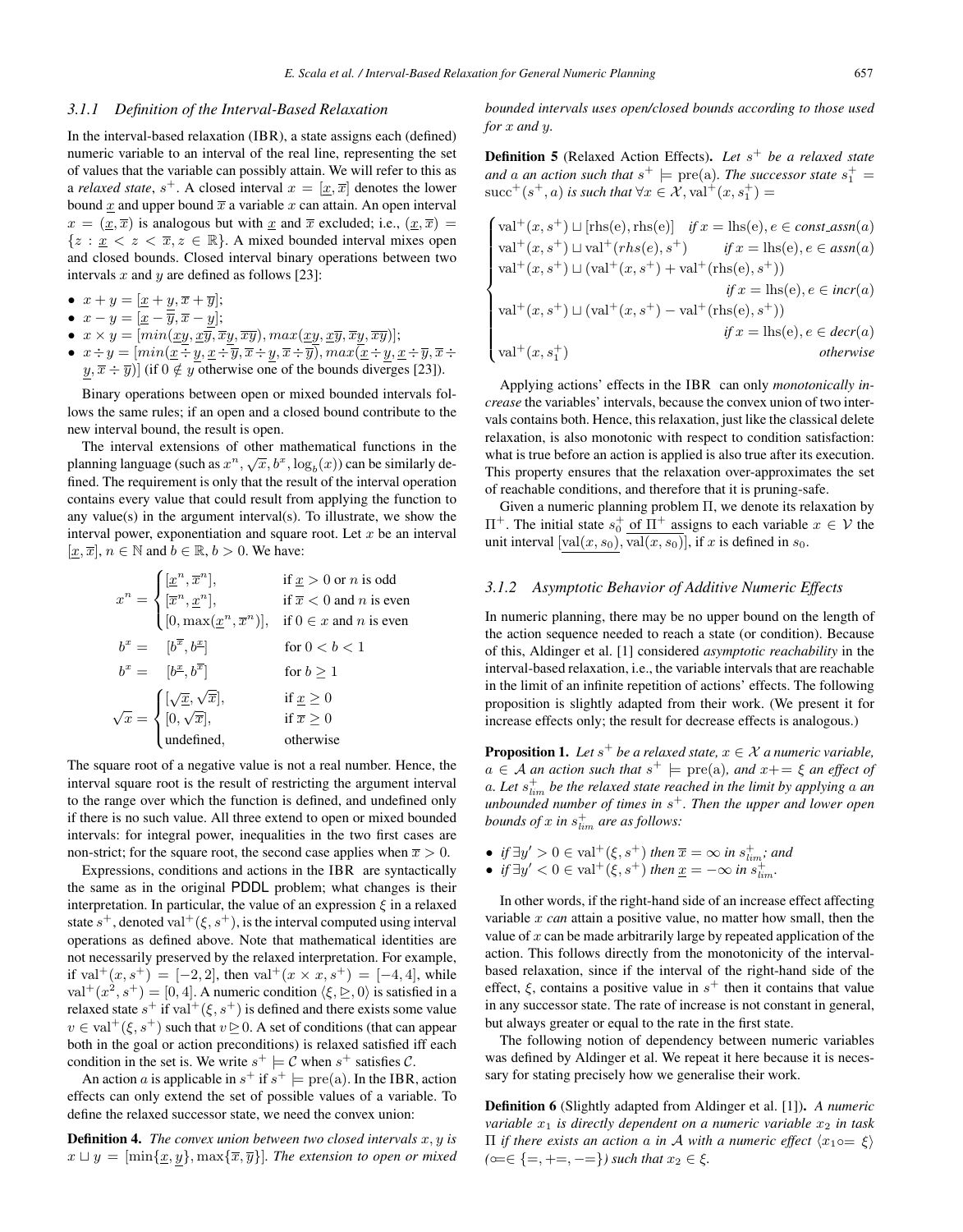A variable may depend on itself. However, formulating effects with increase and decrease operators can avoid certain cycles. For example, the assignment  $x = x + 1$  causes x to self-depend, but the equivalent increase effect  $x+=1$  does not.

Aldinger et al. [1] proved that asymptotic reachability in the interval-based relaxation is decidable for planning problems where the dependency relation over the numeric variables has no cycle. In this paper, we *remove this restriction*. Moreover, we also show that the IBR can support an extended set of mathematical functions in the planning language, such as exponentiation and square root, which have not been supported in previous work.

We approach the derivation of a heuristic based on the interval relaxation in two parts: First, we present a procedure to determine if a condition is asymptotically reachable in the relaxed problem; only if that is the case do we then compute an estimate of the number of actions required to achieve it. The second part treated in Section 5.3.

## 4 The Additive Effects Transformation

Our generalisation starts from the observation that one reason why Aldinger et al. [1] required the acyclic dependency assumption is the presence of state-dependent non-additive action effects. Non-additive effects can be transformed into additive ones by simple reformulation which preserves their semantic in the real (non-relaxed) problem. An assignment  $x = \xi$  can be rewritten as  $x + \xi - x$ . The expressions  $x + \xi - x$  and  $\xi$  are equivalent in real arithmetic. Formally:

Definition 7 (Additive Effects Transformation). *The additive transformation of an effect* e *is*

- $\tau(e) := \text{ln}(e) + \text{ln}(e) \text{ln}(e)$  *if* op(*e*) *is an assignment and* rhs(e) *is non-constant; and*
- $\tau(e) := e$  *otherwise.*

*The* additive effects transformation *of a numeric planning problem* Π *is obtained by applying* τ *to all effects of all actions in* Π*, and is denoted by*  $\tau(\Pi)$ *.* 

Note that this tranformation does not change constant (numeric or propositional) assignments. We refer to the interval-based relaxation applied to the additive effects transformation of  $\Pi$  as the Additive Interval-Based Relaxation (AIBR) of Π.

Definition 8. *The additive interval-based relaxation of a numeric planning problem*  $\Pi$  *is the interval-based relaxation of*  $\tau(\Pi)$ *, and is denoted by*  $\Pi^{++}$ *.* 

A natural question is what is the relation between AIBR and IBR? AIBR is an over-approximation of IBR: The space of reachable states in  $\Pi^{++}$  includes that of  $\Pi^+$ . This implies that heuristics based on the the AIBR are also pruning-safe. The inclusion is a simple consequence of how the interval arithmetic is defined:  $x \subseteq x + y - y$  for any intervals x, y, and consequently  $z \sqcup x \subseteq$  $z \sqcup (x + y - y)$ , for any z. To see how the AIBR can overestimate (asymptotic) reachability, consider a very simple planning example with two actions  $a = \langle \emptyset, x = y \rangle$  and  $b = \langle \emptyset, y = 1 \rangle$  and a state  $s = \langle x = 0, y = 0 \rangle$ . In the IBR, the (asymptotically) reachable value of x is the interval  $[0, 1]$ . Applying the additive effects transformation to a we get  $\tau(a) = \langle \emptyset, x + = y - x \rangle$ . From Proposition 1 it is easy to see that the asymptotically reachable value of  $x$  is now  $[0, \infty)$ . Applying b we have val<sup>+</sup> $(y, \text{succ}^+(s^+, b)) = [0, 1]$ , and, since intervals can only grow,  $0 \in \text{val}^+(x, \text{succ}^+(s^+, \cdots))$ . Hence the right-hand side of the additive effect  $(y - x)$  includes 1, and applying the action repeatedly achieves arbitrary large values of  $x$ . Of course, if the task does not include any state-dependent assignment effects, the set of reachable states is exactly the same.

The transformation addresses only partially the problem, since cyclic dependencies can still occur. Crucially, however, those dependencies are only between additive effects.

## 5 From Numeric Actions to Supporters and the Asymptotic Relaxed Planning Graph

As observed in the previous section, we can identify the asymptotic implications of additive numeric effects on a variable by evaluating the *sign* of its right-hand side. The case of constant assignments ( $x =$  $k$  where  $k$  is a constant) is simpler as these are idempotent; repeated application of such effects does not change their initial effect.

A difficulty arises when the possible value of the right-hand side of some numeric effect depends on the state in which the effect is applied, since this state depends on the sequence of actions that were executed before it. As noted by Aldinger et al. [1], this is particularly problematic when the planning problem has cyclic dependencies. In this case there is no a-priori ordering of actions that is guaranteed to produce the complete set of reachable values. If, on the other hand, the dependency relation is acyclic, it suffices to apply the asymptotic effect of each action once, in order of the dependency relation.

## 5.1 Supporters Set

State-dependent numeric effects can be interpreted as a compact way of expressing conditional effects. Each of these conditional effects depends on the specific value of the right hand side of the effect, which in turn depends on the sequence of actions done before. The main idea of our asymptotic reachability analysis is to make explicit the conditions for such indirect effects to occur through the use of auxiliary actions called "supporters".

Each action  $a$  is split into a set of supporters, each modelling one possible asymptotic outcome of an effect of a. As observed in Proposition 1, an additive numeric effect can extend the interval of the affected variable to  $\infty$  or  $-\infty$ . The idea of supporters is to model explictly the condition enabling these asymptotic behaviors. A supporter is similar to an action, with the difference that it can express a numeric interval effect  $x = (x, \infty)$  or  $x = (-\infty, \overline{x})$ . As per Definition 5, this effect updates the state to the convex union of the interval x in the current state and  $(\underline{x}, \infty)$  or  $(-\infty, \overline{x})$ , respectively.

Definition 9 (Supporters of Action a). *Each additive numeric effect*  $e \in \text{eff}_{\text{num}}(a)$  *generates two supporters*  $e^+$  *and*  $e^-$ *: If* op(*e*) *is* +=*, then*  $e^+$  *has the precondition*  $pre(a) \cup \{ \langle \text{rhs}(e), \rangle, 0 \}$  *and the effect* lhs(e) =  $(x, +\infty)$ *; the precondition of*  $e^-$  *is* pre(a)  $\cup$ { $\langle$ rhs(e), <  $, 0$ } *and the effect* lhs(e) =  $(-\infty, \overline{x})$ *. The supporters generated by a decrease effect are defined analogously, but with the left-hand sides of the effects swapped. A constant assignment effect*  $x = k$ *generates only one supporter, with precondition* pre(a) *and the effect unchanged.*

Note that in actual numeric planning, assigning an interval is not possible. The supporters are used only in the AIBR to compactly represent application of an effect an arbitrary number of times.

From the set of actions A we generate a set of supporters  $\Omega$  using this mechanism. The size of  $\Omega$  is no more than  $2n|\mathcal{A}|$ , where n is the maximum number of effects per action. Supporters have no cyclic dependencies, according to Definition 6, because their effects are all constant assignments. The dependencies are instead captured by their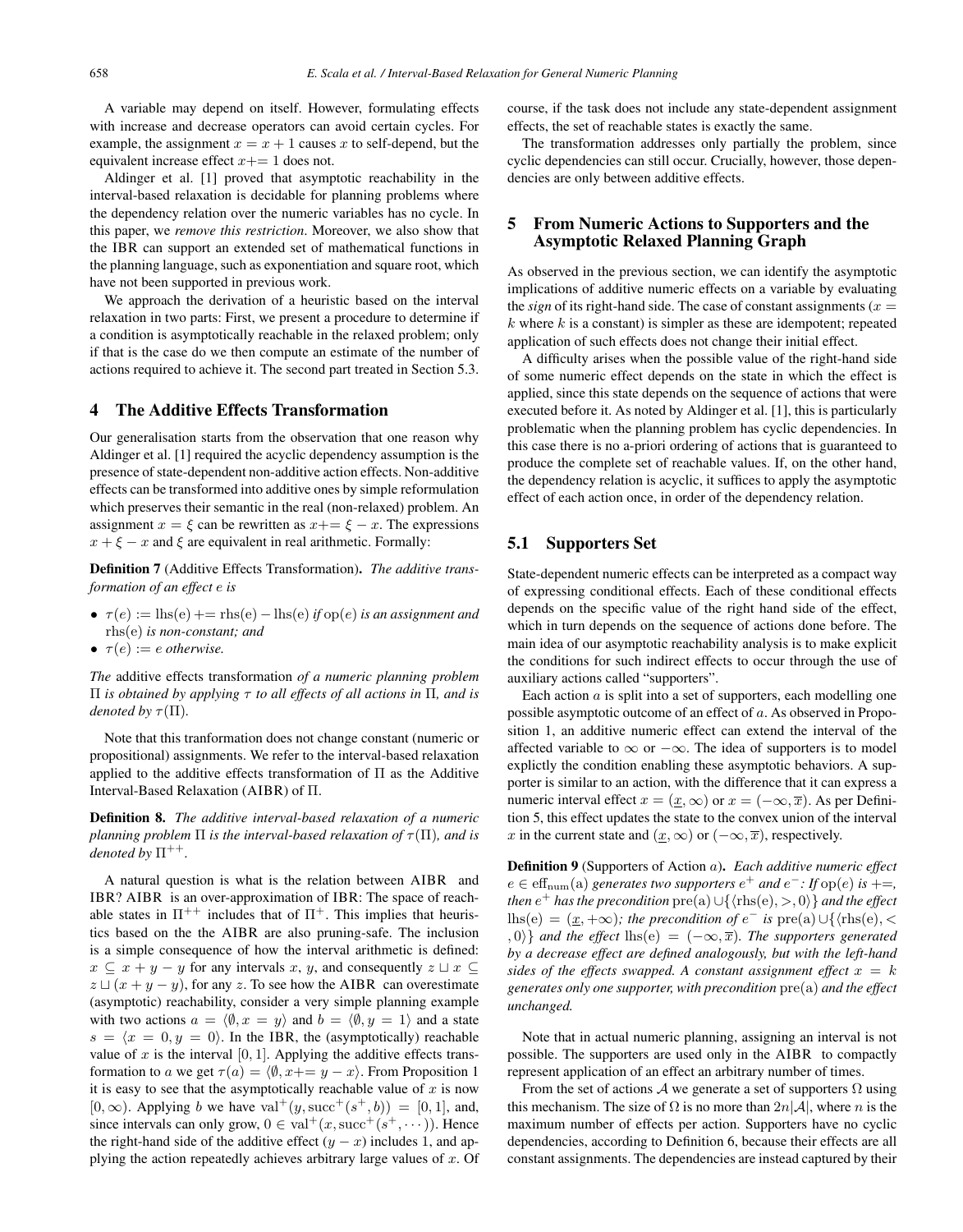preconditions. We can therefore compute asymptotic relaxed reachability in a manner analogous to relaxed planning graph construction over  $Ω$ , as described in the next section.

## 5.2 Asymptotic Relaxed Planning Graph

This section describes the construction of the Asymptotic Relaxed Planning Graph (ARPG), G, from the set of supporters. As in the classical relaxed plan graph construction, G is a digraph of alternating interval (corresponding to "fact") and supporter (corresponding to "action") layers. The construction of  $\mathbb G$  starts with the unit intervals corresponding to the initial state of the planning task, and expands it with a supporter layer containing all supporters in  $\Omega$  whose preconditions are relaxed satisfied, followed by a new interval layer updated with the effects of the applied supporters. The process iterates until either the goal condition is relaxed satisfied in the last interval layer, or no new supporters can be added (in which case the goal is unreacheable). Algorithm 1 formalises the process. With slight abuse of notation, we write  $succ^+(s^+, \mathcal{S})$  for the (relaxed) state that results from simultaneously applying all actions in supporter set  $S$ . This is well-defined since all supporters are constant assignments and the successor state is defined by taking the convex union.

Algorithm 1: Asymptotic Relaxed Planning Graph (ARPG) Input:  $\Pi^+$ **Output:** Is  $G$  reachable? 1  $\Omega$  = supporters of A. 2  $s^+ = s_0^+$ .<br>3  $S - 5a \in$  $3 S = \{a \in \Omega : s^+ \models \text{pre}(a)\}\$ 4 while  $S \neq \emptyset$  and  $s^+ \nvDash \mathcal{G}$  do<br>  $s^- \vdash s^+ = \text{succ}^+(s^+ \cdot S)$  $\begin{array}{c|c} 5 & s^+ = \mathrm{succ}^+(s^+, \mathcal{S}) \ \hline 6 & \Omega = \Omega \backslash \mathcal{S} \end{array}$ 6  $S = \{a \in \Omega : s^+ \models \text{pre}(a)\}$ 8 return  $s^+ \models \mathcal{G}$ 

Figure 2 shows an example of the conversion from actions to supporters, and a sketch of the asymptotic reachability analysis.

#### Proposition 2 (Termination). *The ARPG construction terminates.*

Proof Sketch: The set of supporters is finite, so, since repetitions are not allowed, the number of layers that can be built is finite. In the worst case, the construction will terminate when all applicable supporters have been tried.

**Proposition 3** (Safeness). *If* ARPG( $\Pi^{++}$ ) *returns False, then*  $\mathcal G$  *is unreachable in* Π*.*

**Proof Sketch:**  $\Pi^{++}$  is a proper relaxation of  $\Pi$ . Assume  $\mathcal G$  is reachable, by a plan  $\pi = b_0, ..., b_m$  that takes  $s_0$  to a state s' such that  $s' \vdash G$ . The plan is executable in  $\Pi^{++}$  (by monotonicity) and the  $s' \models \mathcal{G}$ . The plan is executable in  $\Pi^{++}$  (by monotonicity) and the good is relaxed execution goal is relaxed satisifed in its final state. From the relaxed execution of  $\pi$ , we can extract the corresponding supporters that are used; as these are relaxed applicable, the ARPG construction returns True.

#### 5.3 Heuristic Estimation

The ARPG construction decides only whether  $G$  is reachable, in the relaxed problem, by application of some, arbitrarily large, number of actions. To compute an estimate of how many actions, we can proceed to build an RPG in the standard fashion, applying (sets of)



Figure 2: Left: Cyclic dependency  $(\prec)$  example. Action a depends on  $y$  which is modified by  $b$ ;  $b$  depends on  $x$  which is modified by a. Right: Supporters generated for the two actions. Dependencies between supporters are due to the added preconditions (e.g.,  $pre(e^+(x)) = \{y > 0\}$ . If  $s_0 = \langle x = -5, y = -5 \rangle$ , supporters in the first layer are  $e^+(y)$  and  $e^-(x)$ . Asymptotically all values of  $x$  and  $y$  are reachable both in the AIBR and in the original problem. If we want to reach goal  $y < -100$  in the AIBR we have to apply first  $e^+(y)$  (i.e., using action b) then  $e^+(x)$  (i.e., action a), and then  $e^-(y)$  (i.e., action b again).

relaxed applicable actions until the goal is reached and then counting how many were needed. Algorithm 2 shows the relaxed plan computation procedure, for the sake of completeness. Because the goal has already been determined to be relaxed reachable, this process is guaranteed to terminate in a finite number of steps.

Algorithm 2 simply counts the number of actions applied before the goal is achieved. This is the heuristic estimate used in our experiments. Although it can obviously overestimate the size of the relaxed plan substantially, it is very simple to implement and still provides effective heuristic guidance, as shown in Section 7. The heuristic could be made more accurate by removing from  $A'$  actions that do not contribute to achieving  $\mathcal{G}$ , in a way that is similar to relaxed plan extraction. How to do that efficiently and in a principled way, as well as how to find an admissible estimate, is a question for future work.

| <b>Algorithm 2: Compute AIBR Estimate</b>                 |  |  |  |  |  |  |  |  |
|-----------------------------------------------------------|--|--|--|--|--|--|--|--|
| Input: $\Pi^{++}$                                         |  |  |  |  |  |  |  |  |
| <b>Output:</b> Integer                                    |  |  |  |  |  |  |  |  |
| $\Lambda' = \emptyset$                                    |  |  |  |  |  |  |  |  |
| 2 $s = s_0^+$                                             |  |  |  |  |  |  |  |  |
| 3 Loop                                                    |  |  |  |  |  |  |  |  |
| foreach $a \in A$ do<br>$\overline{\mathbf{4}}$           |  |  |  |  |  |  |  |  |
| <b>if</b> a is relaxed applicable in $s$ <b>then</b><br>5 |  |  |  |  |  |  |  |  |
| $s = \text{succ}^+(s, a)$<br>6                            |  |  |  |  |  |  |  |  |
| $\mathcal{A}'=\mathcal{A}'\cup\{a\}$<br>7                 |  |  |  |  |  |  |  |  |
| if $s \models \mathcal{G}$ then<br>8                      |  |  |  |  |  |  |  |  |
| return $ \mathcal{A}' $<br>9                              |  |  |  |  |  |  |  |  |
|                                                           |  |  |  |  |  |  |  |  |

#### 6 Planning with Autonomous Processes in PDDL+

Sequential numeric planning is a crucial building block to supporting more expressive planning formalisms, such as planning with autonomous processes as captured in PDDL+ [12]. In the theory of waiting, proposed by McDermott [22] for planning with autonomous processes, instantaneous actions (the agent decisions) are interleaved with waiting (environment evolution). During a waiting action, the agent observes the evolution of the world for a potentially unbounded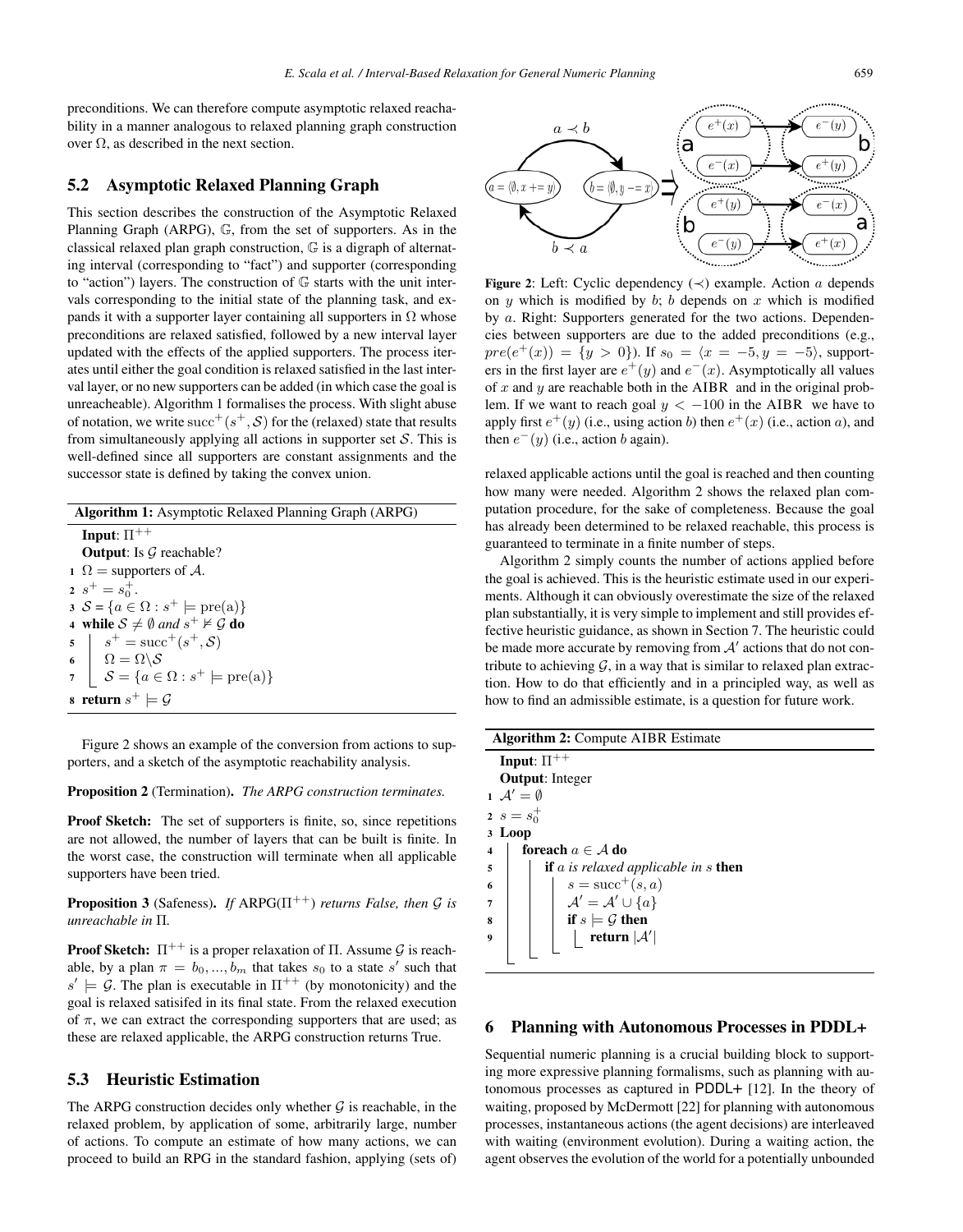amount of time. During this time, the state changes according to the accumulated, *additive*, effect of active processes. The activation of processes is determined by their conditions on the evolving state.

In principle, the amount of time an agent must wait in a given situation can be arbitrarily large or small. Waiting too long it may miss a window of opportunity to take some action whose precondition is only briefly satisfied, or the dynamics of the world may change as its evolution triggers a change in the set of active processes. Fixing the minimum waiting time to a constant  $\delta t$  results in a time-discretised approximation of the model, and a sequential numeric planning problem. The domain presented in Section 2 is an example of such a model. As shown by Löhr et al. [20, 21], this approximation is good enough to solve a number of challenging realistic hybrid control problems. The "discretise-and-validate" approach to planning with processes, exemplified by the UPMurphi planner [8], also has planning for a time-discretised model at its core, and embeds it into an iterative scheme in which the proposed plan is checked against the continuous-time model and the discretisation refined if it is found to be invalid. Importantly, the time-discretisation of a process model typically results in a sequential planning problem with complex numeric conditions and effects. UPMurphi solves this problem by blind search; a recently developed successor system, DiNo [24], uses a heuristic based on relaxed planning graphs.

We focus here on planning for time-discretised models with instantaneous actions, processes and global constraints<sup>2</sup>. A global constraint is a boolean formula over propositional and numeric conditions that must be satisfied in every state along the plan trajectory, and they are equivalent to *always* constraints of PDDL. We use the global constraint mainly to model the equivalent of PDDL+ events. In many PDDL+ domains, events restrict particular plan trajectories by leading to dead-end states (e.g., blowing up the engine in the CAR domain), playing a role similar to global constraints. Whether events do in fact make the language more expressive than global constraints alone can is an open question, but they are known to be the cause of significant modeling and computational complications (e.g., infinite cascades of events [10]).

We solve the sequential numeric planning problem with a best-first search using the AIBR heuristic. Because the AIBR is monotonic, applying the effect of processes in the relaxed problem becomes optional rather than mandatory (i.e., a "may" instead of a "must" semantic). Likewise global constraints, which are always satisfied in the state being evaluated, cannot be invalidated in the relaxed problem. In spite of these approximations, the heuristic provides effective guidance, as shown in the next section.

#### 7 Experiments

To evaluate the effectiveness of the AIBR heuristic, we perform experiments on a set of time-discretised PDDL+ domains involving autonomous processes and global constraints. We did not consider IPC numeric planning benchmarks. These have only simple (linear or constant) conditions and effects, which are already known to be handled, in most cases quite effectively, by heuristics based on the interval relaxation. Next, we present the setting and domains used, then a summary of results, an in-depth analysis for selected domains, and a comparison with two state of the art numeric planners.

## 7.1 Setting

We implemented a numeric planner using best-first search on  $f(n) =$  $g(n) + h(n)$ , where  $h(n)$  is the AIBR heuristic. As in McDermott's planner [22], branching is on both (sets of) instantaneous action(s) and waiting. The waiting time is fixed to a constant  $\delta_t$ . The successor state of the waiting realises the cumulative effect of all processes active at that particular moment. The planner is correct and complete for the time-discretised problem; of course, like UPMurphi [8] without the validation, the approach is incomplete for the continuoustime PDDL+ semantics (e.g., we can miss opportunities during the  $\delta_t$ ), and can produce invalid plans as we do not check zero-crossings within the waiting time (e.g., there could be other processes triggered, or global constraints invalidated in that interval). Since our heuristic can overestimate the actual distance to the goal, it is inadmissible and can produce suboptimal plans.

The implementation is in JAVA 1.8, and experiments were run on Ubuntu 14.04 on an Intel I5-vPro with 8 GB of memory. The planner is called Expressive Numeric Heuristic Search Planner (ENHSP), and will be publicly available.

## 7.2 Planning Domains

The large majority of our test domains require reasoning about autonomous non-linear processes. They include the well-known PDDL+ domains CAR [12] and GENERATOR [3], in both their linear and non-linear versions, the CONVOYS domain introduced by McDermott [22], and two new domains INTERCEPT and HVAC. To these, we add a challenging pure sequential numeric planning domain called COMPLEXPOURING.

Both CAR domain versions involve instantaneous accelerate/decelerate actions and processes updating the distance driven and speed of the car. The non-linear version features a new process, which is active when the speed  $v$  is positive and additionally accounts for the drag k, according to  $\frac{dv}{dt} = -k \cdot v^2$ . Like Bryce et al. [3], we test the scalability of our approach by increasing the maximum acceleration/deceleration (from 1 to 8) to enlarge the branching factor .

GENERATOR describes power generation by an engine which consumes fuel and may need (concurrent) refilling from various fuel tanks. The linear [12] and non-linear [3] versions both have turnon/turn-off generator and start/stop refuelling actions but different refuelling dynamics. In the non-linear case, the rate of increase of the fuel level f caused by refuelling is given by  $\frac{df}{dt} = \alpha t^2$  where  $\alpha$  is a constant and t the refuelling time. Problem instances differ by  $\alpha$  is a constant and t the refuelling time. Problem instances differ by increasing the number of tanks needed to achieve the goal of generating power for a given duration. Dead-ends appear whenever the planner delays refuelling for too long or when refueling is impossible due to the lack of space in the generator's tank. As in previous work [3], the largest instance has 8 tanks, all of which are needed.

CONVOYS features a set of convoys that must reach specific locations starting from their initial positions. The time needed by convoy  $c$  to move between two positions  $a$  and  $b$  on the map depends on the speed  $v_c$  of the convoy and on the inverse of the square of the traffic  $T_{a,b}$  in that specific road segment. There is a process per convoy and road segment, which updates the distance travelled according to  $rac{dD_{c,a,b}}{dt} = -\frac{v_c}{T_{a,b}^2}$  as long as the segment end point is not reached. Instances in this domain involves up to 8 locations and 4 convoys.

INTERCEPT involves a vampire  $v$  and a bird  $b$  in the twodimensional space  $\mathbb{Q}^2$ . Two processes describe their movement, given as a function of the speed in the two dimensions. The task is to launch the vampire (initially stationary) at the right time and with

<sup>2</sup> As observed by Fox et al. [12], durative actions can be compiled away using two instantaneous actions modeling the start and the stop of a process, which in turns captures the continuous effects of the durative action.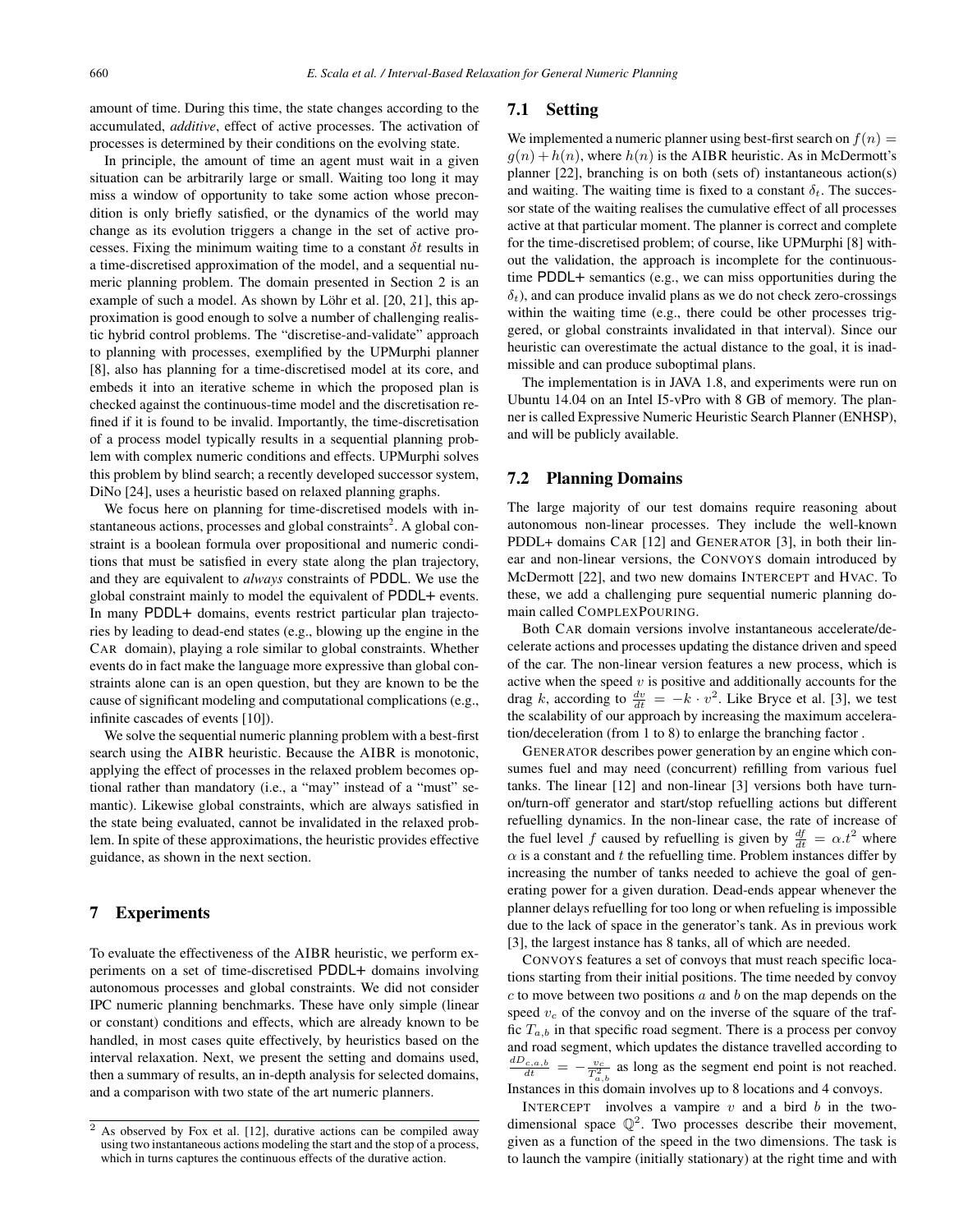HVAC is an abstraction of a ventilation, air-conditioning and cooling (HVAC) control problem  $[19]^3$ . For each zone l in a building,<br>two HVAC control parameters the supply air flow rate  $a^{SA}$  and suptwo HVAC control parameters, the supply air flow rate  $a_i^{SA}$  and sup-<br>ply air temperature  $T^{sa}$  must be adjusted from time to time so as to ply air temperature  $T_i^{sa}$ , must be adjusted from time to time so as to ensure that the zone temperature  $T_i$  meets given constraints. These ensure that the zone temperature  $T_l$  meets given constraints. These constraints reflect the schedule of activities occuring at the zone. In our abstraction, there are instantaneous actions to increase/decrease  $T_1^{SA}$  and  $a_1^{SA}$  by a given amount. A single process updates the actual<br>time, and a process per zone computes the rate of temperature change time, and a process per zone computes the rate of temperature change in this zone as  $\frac{dT_l}{dt} = \beta \cdot a_l^{SA} \cdot (T_l^{SA} - T_l)$ , where  $\beta$  is a constant.<br>Time in this representation is implicitly cantured by the progress of Time in this representation is implicitly captured by the progress of the plan, in contrast to the MIP formulation presented in [19], where each variable is explicitly located on the timeline. Moreover, since nonlinear optimisation solvers struggle with this problem, the MIP formulation linearises the bilinear terms in the above equation. Instances in this domain are generated by increasing the number of scheduled activities from 1 to 16.

COMPLEXPOURING is the problem of filling buckets using water tanks arranged in a complex directed network. Each tank and bucket has a given capacity and initial volume of water. This is a purely sequential problem which has no processes but just an action that enables the transfer of water from one container to a connected one. The transfer is modelled by Toriccelli's law which states that the volume  $V$  of water left in a tank with an initial volume  $U$  of water after t seconds with an open tap is  $V = (-kt - \sqrt{U})$ , with  $t \in (0, \frac{\sqrt{U}}{k})$ , where k is a constant that depends on the cross-sectional area of the where  $k$  is a constant that depends on the cross-sectional area of the tank, the size of the tap, and gravity [18]. In our formulation this law is discretised to model the change happening after 1 second. In order to achieve the goal, we may have to transfer water from different tanks into intermediary ones, and so on. In this domain, we study the complexity arising from two different sources, leading to two different instance sets. In the first set, tanks arranged in a flat structure all feed into a single bucket and we vary the number of tanks from 2 to 10. In the second set, we vary the structure of the network of tanks, which includes from 3 to 10 tanks and 1 or 2 buckets to fill.

## 7.3 Summary of Results

Table 1 reports number of instances (I), coverage (C), run time (T), plan length (PL), and number of expanded nodes (Exp) for all the domains described in the previous section. The planner was able to solve all the instances provided.

| Domain                |    |    |      |        | Exp    |
|-----------------------|----|----|------|--------|--------|
| CAR                   |    |    |      | 17.2   | 30.6   |
| $CAR$ $(NL)$          |    |    | 0.3  | 20.8   | 353.9  |
| <b>GENERATOR</b>      | 8  |    | 37   | 1005.5 | 1006.5 |
| <b>GENERATOR (NL)</b> | 8  |    | 4.9  | 1005.5 | 1006.5 |
| <b>CONVOYS</b>        | 6  | 6  | 25.1 | 23     | 935    |
| <b>INTERCEPT</b>      | 10 | 10 | 15   | 114.4  | 2750.9 |
| <b>HVAC</b>           | 16 | 16 | 16.5 | 110.6  | 9235.4 |
| <b>COMPLEXPOURING</b> | 17 |    | 4.9  | 14.1   | 1693   |

Table 1: Overall picture of the experimental results. PDDL+ domains ran with  $\delta_t = 1$  (apart from INTERCEPT, which requires  $\delta_t = 0.1$  to make the instances solvable). Time-out is set to 1800 seconds. Plan Length includes both actions and waiting actions.

|                    |     | With Heuristic Guidance        | <b>Blind Search</b> |                     |        |    |    |  |  |
|--------------------|-----|--------------------------------|---------------------|---------------------|--------|----|----|--|--|
|                    | Exp | Eval                           | PL.                 | Exp                 | PL.    |    |    |  |  |
|                    | 34  | 68                             | 20                  | 0.10                | 359209 | 20 | 96 |  |  |
|                    | 73  | 148                            | 20                  | 0.14                | NA     | NA | NA |  |  |
| $\frac{2}{3}$      | 388 | 948                            | 21                  | 0.34                | NА     | NA | NA |  |  |
| $\frac{4}{5}$      | 448 | 1002                           | 21                  | 0.36                | NA     | NA | NA |  |  |
|                    | 472 | 1158                           | 21                  | 0.39                | NА     | NA | NA |  |  |
| 6                  | 472 | 1158                           | 21                  | 0.39                | NA     | NA | NA |  |  |
| 7                  | 472 | 1158                           | 21                  | 0.41                | NА     | NA | NA |  |  |
| 8                  | 472 | 1158                           | 21                  | 0.41                | NA     | NA | NA |  |  |
| (a) Non-Linear CAR |     |                                |                     |                     |        |    |    |  |  |
|                    |     | <b>With Heuristic Guidance</b> |                     | <b>Blind Search</b> |        |    |    |  |  |

|   |      | whii Hearistic Oundalice |      | рина эсаги |                        |    |    |
|---|------|--------------------------|------|------------|------------------------|----|----|
|   | Exp  | Eval                     | PL   |            | Exp                    | PL |    |
|   | 1003 | 1005                     | 1002 | 2.70       | $\overline{\text{NA}}$ | NA | NА |
| 2 | 1004 | 1009                     | 1003 | 3.05       | NA                     | NA | NA |
| 3 | 1005 | 1014                     | 1004 | 3.77       | NA                     | NА | NA |
| 4 | 1006 | 1020                     | 1005 | 4.60       | NA                     | NА | NA |
|   | 1007 | 1027                     | 1006 | 5.01       | NA                     | NА | NA |
| 6 | 1008 | 1035                     | 1007 | 5.93       | NА                     | NА | NA |
|   | 1009 | 1044                     | 1008 | 6.86       | NA                     | NA | NA |
| 8 | 1010 | 1054                     | 1009 | 7.65       | NA                     | NA | NA |

(b) Non-Linear GENERATOR

|    |       | With Heuristic Guidance | <b>Blind Search</b> |       |       |           |      |
|----|-------|-------------------------|---------------------|-------|-------|-----------|------|
|    | Exp   | Eval                    | PL                  | T     | Exp   | PL.       | T    |
|    | 8     |                         |                     | 0.02  |       |           | 0.06 |
| 2  | 12    | 22                      | 6                   | 0.05  | 64    | 6         | 0.15 |
| 3  | 386   | 688                     | 13                  | 0.54  | NA    | NA        | NA   |
| 4  | 1389  | 1651                    | 15                  | 1.85  | NA    | <b>NA</b> | NA   |
| 5  | 16    | 30                      | 8                   | 0.05  | 269   | 8         | 0.27 |
| 6  | 7     | 12                      | 6                   | 0.05  | 66    | 6         | 0.17 |
| 7  | 26    | 72                      | 11                  | 0.86  | 88661 | 11        | 30.2 |
| 8  | 204   | 742                     | 14                  | 1.03  | NA    | NA        | NA   |
| 9  | 309   | 1131                    | 22                  | 1.01  | NA    | NA        | NA   |
| 10 | 50    | 144                     | 11                  | 0.19  | 88563 | 11        | 19.7 |
| 11 | 429   | 1606                    | 16                  | 1.15  | NA    | <b>NA</b> | NA   |
| 12 | 408   | 1889                    | 19                  | 1.50  | NA    | NA        | NA   |
| 13 | 1163  | 6097                    | 21                  | 3.25  | NA    | <b>NA</b> | NA   |
| 14 | 18356 | 109777                  | 24                  | 51.79 | NA    | <b>NA</b> | NA   |
| 15 | 5933  | 33500                   | 22                  | 19.38 | NA    | <b>NA</b> | NA   |
| 16 | 35    | 171                     | 14                  | 0.82  | NA    | NA        | NA   |
| 17 | 50    | 363                     | 10                  | 1.22  | NA    | NA        | NA   |
|    |       |                         |                     |       |       |           |      |

(c) COMPLEXPOURING

Table 2: Detailed results

The low average number of expanded nodes in the domain is indicative of heuristic effectiveness; the next section provides more details. Many domains have non-linear dependencies among numeric variables, and some require (implicit) temporal reasoning (e.g., GEN-ERATOR, INTERCEPT). The heuristic is more inaccurate in these domains, especially HVAC which has many global constraints. Since AIBR is monotone, it does not capture negative effects on them.

## 7.4 In-Depth Analysis

Next, we present a more in-depth analysis of heuristic guidance for a subset of domains. AIBR informativness and impact on plan length is evaluated comparing it with blind search  $(f(n) = g(n))$ , i.e, uniform-cost search). We used uniform-cost search rather than uninformed depth-first search since the latter only solved a few instances of one domain (with plans 10–100 times longer). Since, the search space is usually infinite, depth-first search often fails to terminate also for solvable instances.

Car domain. Table 2a shows the number of expanded (Exp) and evaluated nodes (Eval), plan length (PL) and run-time (T) for the non-linear instances. The increasing spectrum of possible accelerations in instances 1 to 8 only marginally affects ENHSP's runtime. Blind search finds minimal-length plans, but is not able to scale up beyond instance 1. The plans produced using the heuristic, whilst suboptimal, are still of a good quality.

Non-linear Generator. Table 2b shows data for each instance. Here the number of necessary plan steps depends on the time the generator has to run, and on the number of tanks that must be used. With a

<sup>3</sup> We only consider the control part of the problem and ignore external influences such as the temperature of adjacent rooms.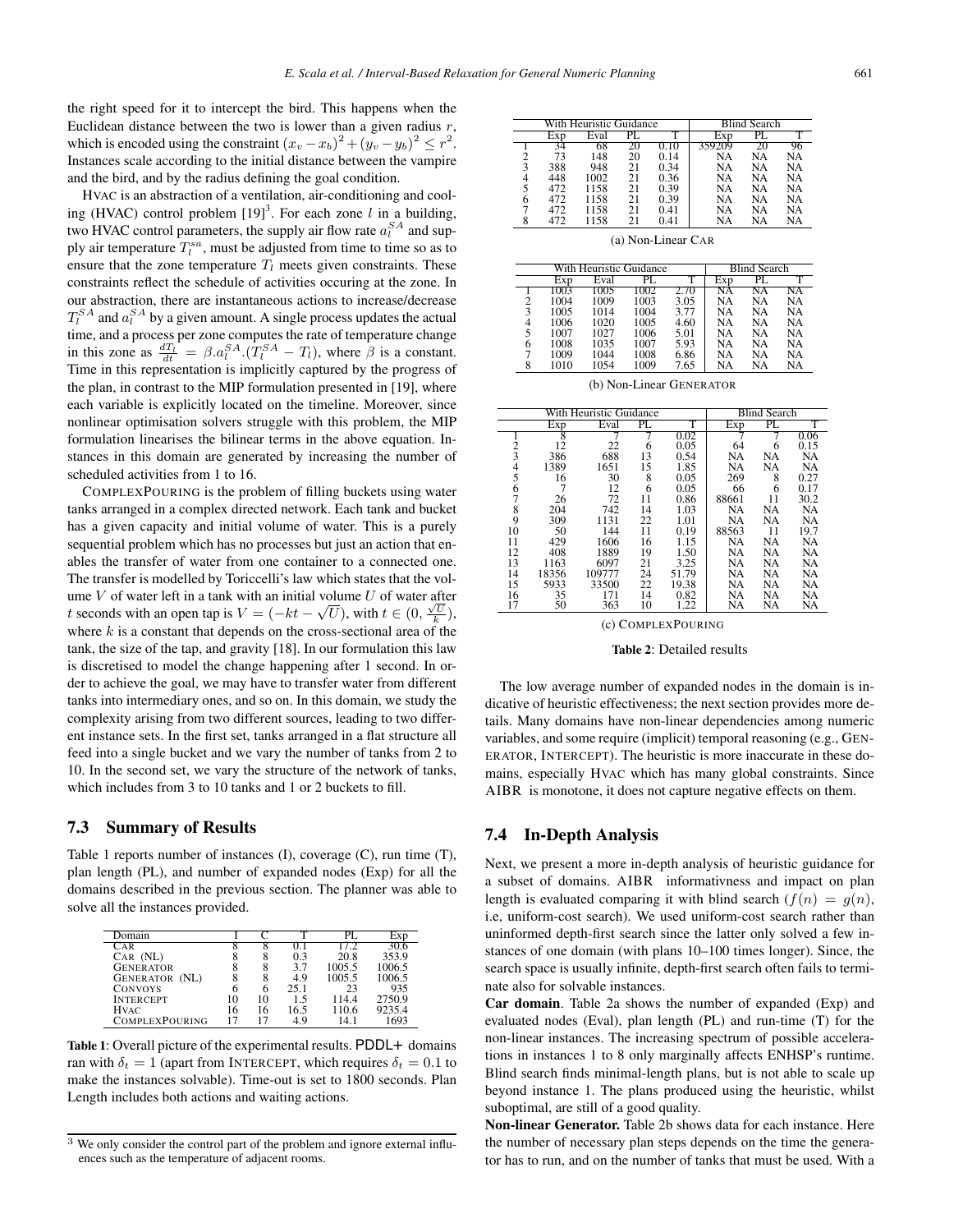shortest plan length of about a 1000 actions and an average branching factor of 3 actions, even the smallest instance has a huge search space. Despite this, the AIBR heuristic solves all instances, whilst blind search solves none. Surprisingly, the heuristic overestimation favours states where fewer actions are possible (a tank can be used just once in this domain). This causes planner to favour refuelling over waiting, thus avoiding the generator running out of fuel.

Complex Pouring. Table 2c reports the data for each instance. Instances 1-9 belong to the set of instances with a flat network structure (see Subsection 7.2) The largest instance (instance 9) has a larger volume of liquid to be poured so as to increase the length of plans. Instances 10-16 involving a more complex network of tanks. The depth of the network affects the length of plans. Blind search was able to produce plans within the timeout but only for a subset of these instances. This is because, except for the instances requiring more than 11 actions, the state space is small enough to be blindly explored. Interestingly, none of the plans produced with the heuristics is longer than the plan produced by blind search. It turns out that, despite its inadmissibility, our heuristic leads to optimal plans in this domain.

ENHSP outperforms blind search on the other domains. Blind search only solved instances from the linear version of CAR (expanding on the average 387605 nodes), and 3 instances of CON-VOYS (average expanded nodes: 10621).

## 7.5 Comparative Analysis

We compared ENHSP with dReal [3] and UPMurphi [8], both of which follow the planning via model-checking paradigm. Neither of them is strictly designed for sequential numeric planning, but they were the closest comparable planners that we were aware of and that were available at the time of writing. Another planner with similar capabilities was proposed by Bajada et al. [2], and two more systems for planning with non-linear processes have only recently become available [4, 24]. Examining their comparative performance, and that of ENHSP on newly proposed benchmarks [24], is a question for future work.

Table 3 reports the planners' runtimes on the CAR and GENER-ATOR domains. The UPMurphi runtimes were obtained by running the latest version of the planner<sup>4</sup> in its standard configuration with a discretisation step of 1 sec, on the same PDDL+ formalisation the we use for ENHSP. The dReal runtimes are taken from Bryce et al.'s paper [3]. This is because dReal does not support PDDL with processes natively; a model-checking formulation of each instance has to be written manually, which includes a mode for each possible combination of processes (note that there could be an exponential number of modes to consider). We strived to make our PDDL+ formulations as close as possible to those in the dReal distribution<sup>5</sup>.

dReal uses some heuristic guidance, but the heuristic is intended to estimate the number of jumps between different modes, and ignores the numeric part of the problem. UPMurphi automatically translates PDDL+ to the model-checking formulation, but unlike dReal, it uses blind search and is not guided by any heuristic. Table 3 shows that the AIBR heuristic provides better search guidance than the mechanisms employed by these two planners.

However, these results should only be considered as indicative, rather than as a fair comparison. There are several differences between the three planners which must be taken into account. For instance, dReal is an approximate planner where preconditions and

| Instance                |                | 2    | 3     | 4                | 5    | 6    |      | 8         |  |  |
|-------------------------|----------------|------|-------|------------------|------|------|------|-----------|--|--|
| $\overline{\text{CAR}}$ |                |      |       |                  |      |      |      |           |  |  |
| <b>ENHSP</b>            | 0.1            | 0.1  | 0.1   | 0.1              | 0.1  | 0.1  | 0.1  | 0.1       |  |  |
| dReal                   | 1.1            | 1.2  | 1.2   | 1.2              | 1.2  | 1.3  | 1.3  | 1.2       |  |  |
| UPMur.                  | 0.3            | 0.6  | 1.0   | 1.5              | 1.8  | 2.1  | 2.3  | 2.6       |  |  |
| NLCAR                   |                |      |       |                  |      |      |      |           |  |  |
| <b>ENHSP</b>            | 0 <sub>1</sub> | 0.1  | 0.3   | 0.4              | 0.4  | 0.4  | 0.4  | 0.4       |  |  |
| dReal                   | 16.7           | 16.7 | 16.3  | 16.8             | 16.6 | 16.8 | 17.4 | 16.6      |  |  |
| UPMur.                  | 4.9            | 42.7 | 84.3  | 113              | 139  | 171  | 187  | 204       |  |  |
|                         |                |      |       | <b>GENERATOR</b> |      |      |      |           |  |  |
| ENHSP                   | 1.9            | 2.6  | 27    | 3.1              | 4.0  | 4.4  | 5.1  | 5.6       |  |  |
| dReal                   | 3.1            | 15.6 | 134.7 | 1699             | TO   | TO   | TO   | TO        |  |  |
| UPMur.                  | 113.4          | MО   | MО    | MO               | MО   | MО   | MО   | МO        |  |  |
|                         | NL GENERATOR   |      |       |                  |      |      |      |           |  |  |
| <b>ENHSP</b>            |                | 3.1  | 3.8   | 4.6              | 5.0  | 5.9  | 6.9  | 7.7       |  |  |
| dReal                   | 12.8           | 71.6 | 1696  | TO               | TO   | TO   | TO   | <b>TO</b> |  |  |
| UPMur.                  | 128            | MО   | MО    | MО               | MО   | MО   | MО   | MO        |  |  |

Table 3: Comparison of the run times (in sec.) of ENHSP, dReal and UPMurphi. Each instance can end with a solved situation, timeout (TO), or out of memory (MO).

goals are satisfied up to an approximation error. ENHSP and UP-Murphi may also produce unsound plans, but for a different reason, due to discretisation of time and lack of zero-crossing check. To remedy this would require introducing a plan validation step, and subsequent refinement of the discretisation [8]. dReal only finds plan with a bounded number of steps, specified in advance, so in general must be run several times, with increasing step bounds. The CPU times in Table 3 are for a single run only, in which the planner is given the optimal number of steps for each problem. (CPU times for the whole process, on some instances, can be found in [4].) In contrast, ENHSP does not require any a priori bound.

## 8 Conclusions

The interval-based relaxation is the natural extension of the principle of monotonic (delete-free) relaxation to numeric planning [17], and the basis of most numeric planning heuristics [13, 6, 7, 5, 24]. However, these apply only to restricted problems, for example having linear conditions and effects. Up to now, it has not been clear if (asymptotic) reachability in the relaxation is even decidable for unrestricted problems, which may have cyclic dependencies [1]. We have shown that relaxed reachability is computable, through a novel asymptotic relaxed planning graph formulation, for problems with additive action effects, and moreover that non-additive state-dependent effects can be removed by a syntactic problem transformation, at the price of a further relaxation. The resulting additive interval-based relaxation (AIBR) and heuristics derived from it are pruning-safe.

Sequential numeric planning problems with complex non-linear effects arise naturally as time-discretisations of planning in the presence of autonomous continuous-time processes [8, 20], and efficient and general numeric planners are a key building block for supporting more expressive forms of planning. Evaluation of a planner using a heuristic obtained from the AIBR on various non-linear sequential planning problems and time-discretised PDDL+ problems with global constraints showed it to be competitive with some planners designed for such problems [3, 8].

In addition to extending the comparison to other recent planners, our future work is aimed at understanding how to make the heuristic more accurate and/or better integrated with the search engine used, for example through the extraction of helpful actions [17].

Acknowledgements This work is supported by ARC project DP140104219, "Robust AI Planning for Hybrid Systems". NICTA is funded by the Department of Communications and the Australian Research Council through the ICT Centre of Excellence Program.

<sup>4</sup> Available at http://github.com/gdellapenna/UPMurphi

<sup>5</sup> http://github.com/danbryce/dreal